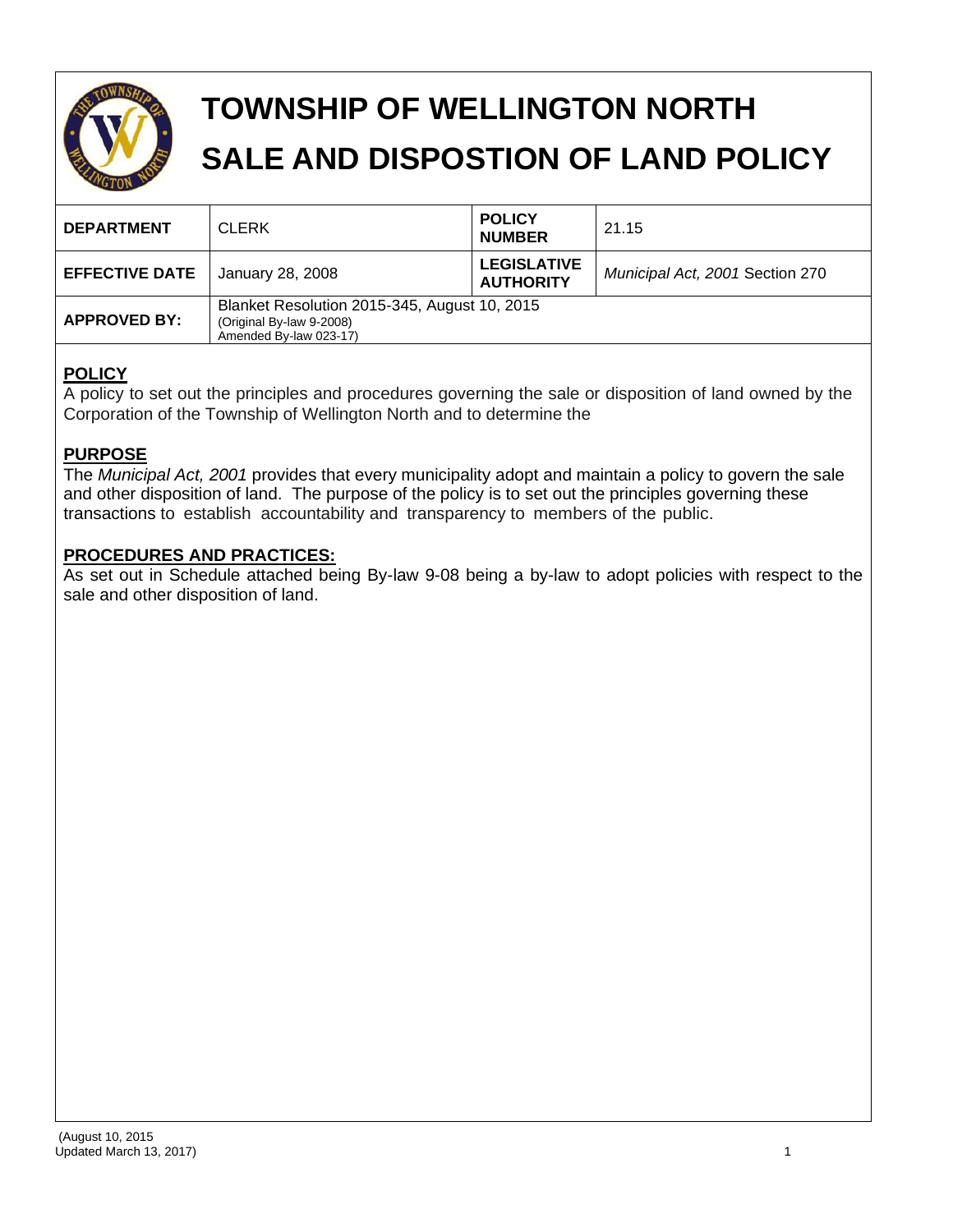#### **THE CORPORATION OF THE TOWNSHIP OF WELLINGTON NORTH BY-LAW NUMBER 9-08**

#### **BEING A BY-LAW TO ADOPT POLICIES WITH RESPECT TO THE SALE AND OTHER DISPOSITION OF LAND.**

**WHEREAS** Section 270 of the Municipal Act, 2001, as amended requires every Council to adopt and maintain policies governing the sale or other disposition of its land, determine the appropriate manner of giving notice, and determine appropriate measures to establish accountability and transparency to members of the public.

**NOW THEREFORE THE COUNCIL OF THE CORPORATION OF THE TOWNSHIP OF WELLINGTON NORTH ENACTS AS FOLLOWS:**

### 1. **TITLE AND DEFINITIONS**

In this By-law, unless the context otherwise requires:

(a) "Clerk" means the Clerk of the Township of Wellington North

(b) "Council" means the Council of the Township of Wellington North; (c) "Industries and Industrial ( c ) Operations" shall be defined by reference to the definitions for "Industrial Use", "Industrial Mall" and "Industry,Dry" in Sections 5.123, 5.122 and 5.121 of the Township's Zoning By-Law Number 66-01 as amended or replaced from time to time;

(d) "Land" includes buildings;

(e) "Local Board" means a municipal service board, planning board, or any other board, commission, committee, body or local authority established or exercising any power under any Act with respect to the affairs or purposes of one or more municipalities, excluding a school board and a conservation authority;

(f) "Meeting" means any regular, special Committee or other Meeting of Council or one of the Committees of Council;

(g) "Sale" includes a lease of 21 years or longer and a transfer for nil or nominal consideration and "Sell", "Selling", and "Sold" shall have a similar meaning;

(h) "Township" means The Corporation of the Township of Wellington North.

## **2. SALE OF LAND**

(1) Before Selling any land or entering into a binding agreement to sell any land, Council shall:

- (a) by by-law or resolution passed at a Meeting open to the public, declare the land to be surplus;
- (b) obtain at least one appraisal of the fair market value of the land; and
- (c) give notice to the public in accordance with Subsection 2 (5) below, of the proposed Sale.
- (2) The appraisal required by Subsection 1 (b) above shall not be required for the following classes of land:
	- (a) land 0.3 metres or less in width acquired in connection with an approval or decision under the Planning Act;
	- (b) closed highways if sold to an owner of land abutting the closed highways;
	- (c) land formerly used for railway lines if Sold to an owner of land abutting the former railway land;